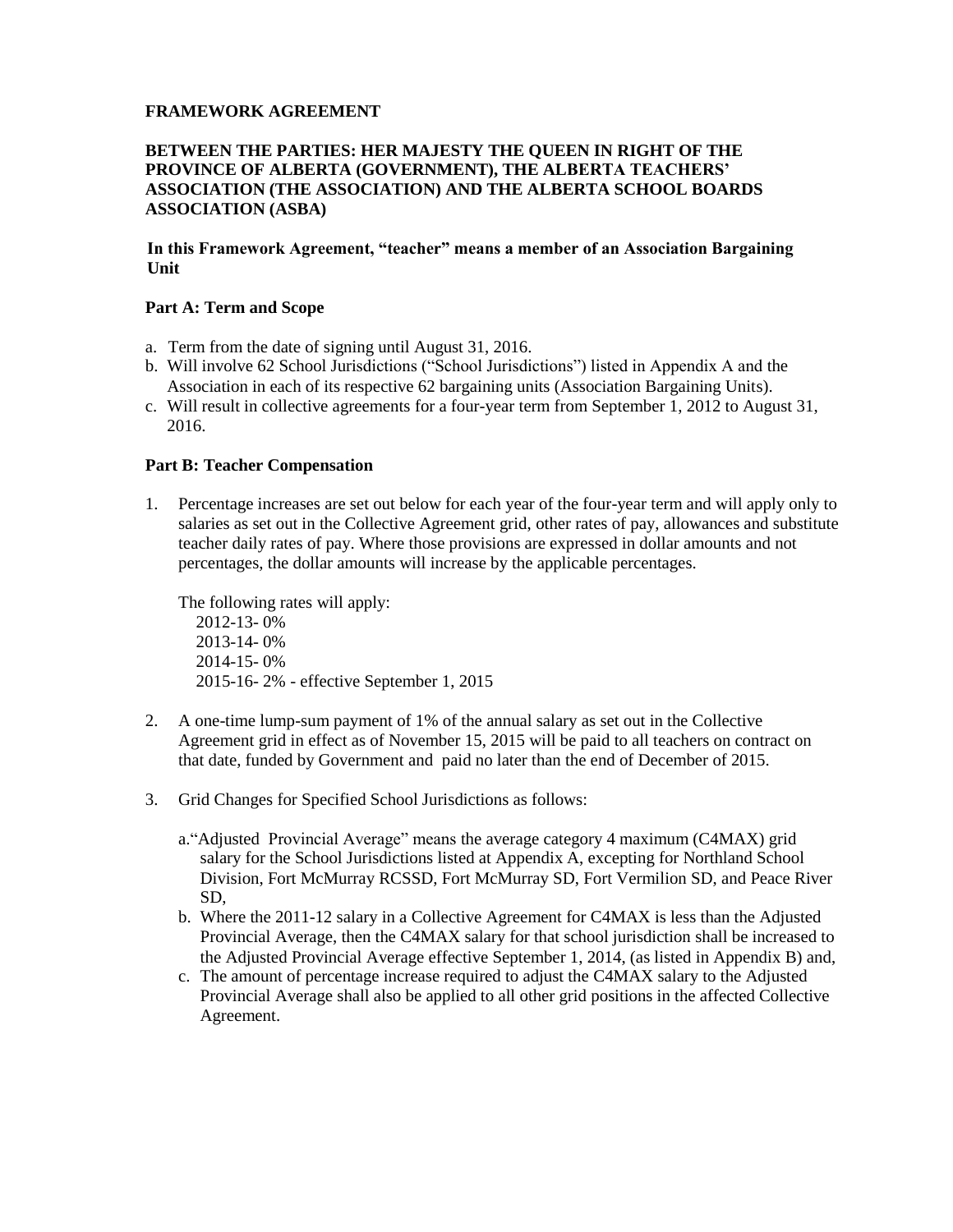#### **Part C: Teacher Workload**

#### 1. Internal Alberta Education Review

Upon the ratification of this Framework Agreement, Government will commence an internal review to determine what Alberta Education initiated tasks can be eliminated or modified to reduce teacher workload. Government will provide a report to the Parties by June 30, 2013. Over the course of the term of this Framework Agreement, Government will do ongoing analysis with a commitment to further reduce unnecessary tasks. One of the elements of the internal review will be to identify the time required by teachers to undertake existing and any new tasks initiated by Alberta Education. Government will consult with the Association and the ASBA but Government will make the final decision in determining any changes to existing or new initiatives.

#### 2. Internal School Jurisdiction Review

Upon the ratification of this Framework Agreement, within each school jurisdiction a joint committee will be established and maintained for at least the duration of this Framework Agreement to design, direct and conduct internal reviews to determine what jurisdictioninitiated tasks or policies can be eliminated or modified to reduce teacher workload and improve teacher efficacy. The committee shall be comprised of representatives of the School Jurisdiction named by the School Jurisdiction, teachers named by the Association Bargaining Unit and a facilitator provided by Alberta Education. The school jurisdiction and Association Bargaining Unit shall jointly determine the size and composition of the committee such that it reflects the diversity of teaching circumstances across the jurisdiction.

The Committee shall complete an initial report by October 31, 2013 including recommendations for further study and an initial action plan. The report shall be provided to the three parties to this Framework Agreement. In implementing the initial and subsequent action plans, the School Jurisdiction shall consult with the Association Bargaining Unit, but shall make final decisions concerning the changes to School Jurisdiction determined policies and practices, reporting the same to the Committee. This Committee shall meet at least semi-annually. Subsequent to Oct 31, 2013, a teacher or a group of teachers from one school may appeal to the principal and, if necessary to the superintendent, if they believe the issues in the report have not been addressed or in the event no report is released. If they are not satisfied by the decision of the superintendent, the Association may refer the matter to the Exceptions Committee as outlined in Part C 10. This Exceptions Committee will provide recommendations to all parties.

#### 3. Third Party Study

Government will commission a third party study on workload for classroom teachers, school administrators and other members of the Association Bargaining Units. The project and its parameters will be guided by an advisory committee that includes representatives named by the ASBA, the Association and the Government. The advisory committee will recommend the timelines and goals, and will provide recommendations to the Minister about the implementation of the third party study. The advisory committee will have its initial meeting by May 31, 2013. The study must be comprehensive, and reflect a complete cycle in the school year.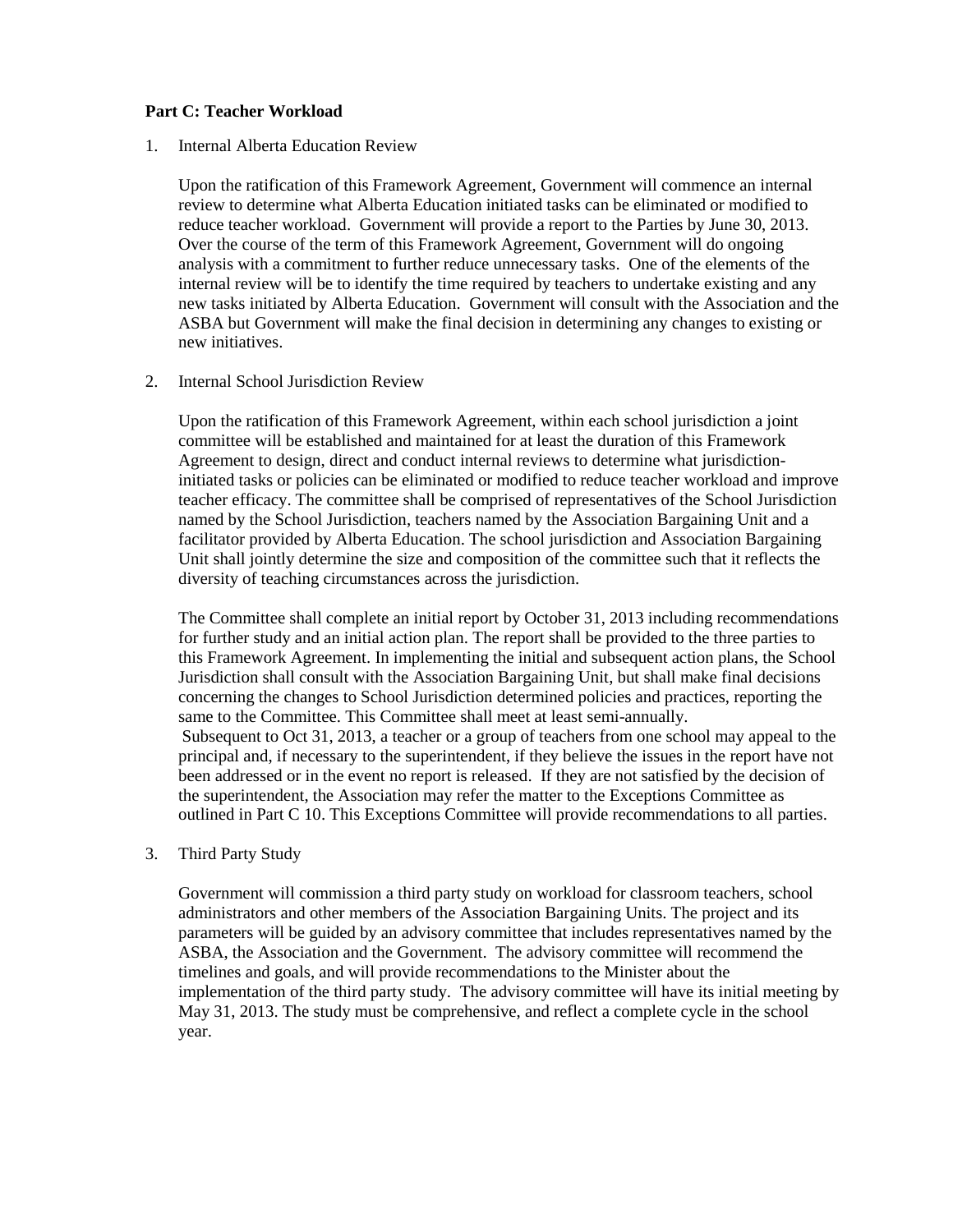4. Teacher Development and Practice Advisory Committee

Government agrees to establish a Teacher Development and Practice Advisory Committee (TDPAC) by September 1, 2013.

- a. The Minister of Education will appoint to the Committee
	- i. the Association's President and Executive Secretary.
	- ii. other certificate holders from a list of candidates provided by the Association, which shall include teachers currently holding a principal designation and as well as active classroom teachers whose assignments and professional activities are representative of the diverse range of teaching experiences in Alberta, to constitute at least one-half of the Committee's members, including the Association President and Executive Secretary.
	- iii. representatives as deemed appropriate by the Minister, from the ASBA and other education stakeholder groups, business and industry, post-secondary institutions, and the public.
- b. The Chair of the TDPAC shall be appointed by the Association from its representatives on the Committee. The Vice-Chair of the Committee shall be appointed by the Minister.
- c. The TDPAC will advise the Minister:
	- i. on any matter that would support or define the role of the teacher and the profession for the 21st century,
	- ii. on a recommendation from the Association on a continuing education requirement for all certificate holders to be administered by the Association. Should the Minister accept the recommendations of the Committee on a continuing education requirement for all certificate holders, the Minister will recommend the introduction of the necessary legislative and regulatory changes,
	- iii. on changes to legislation, regulation or policy that would allow greater access for noncertificate holders to provide instruction to students in subject areas where qualified teachers are not available, and
	- iv. on any other matter the Minister requests the TDPAC to consider.
- d. The Minister will consider any advice or recommendations which receive a two-thirds majority approval vote from the TDPAC members. However, the Minister in his sole discretion may determine whether to accept or reject the TDPAC recommendations.
- e. The TDPAC term shall be at least the term of this Framework Agreement.
- 5. Professional Development

To implement elements of Inspiring Education, teachers must engage in ongoing professional development that considers School Jurisdiction, school, and personal professional goals. Commencing in the 2013-14 school year, each School Jurisdiction will ensure that time is dedicated from within the currently allotted non-instructional days or those times during the school year such as early dismissal days when students are not in attendance, to enable classroom teachers to:

- a. collaborate with their colleagues in a professional learning community setting to benefit student learning and mitigate teacher workload, and
- b. address the goals of their Personal Professional Growth Plan.

Teachers who believes that insufficient time has been dedicated to professional development may appeal to the principal, and if necessary the superintendent. If they are not satisfied by the decision the superintendent, the Association may refer the matter to the Exceptions Committee as outlined in Part C 10.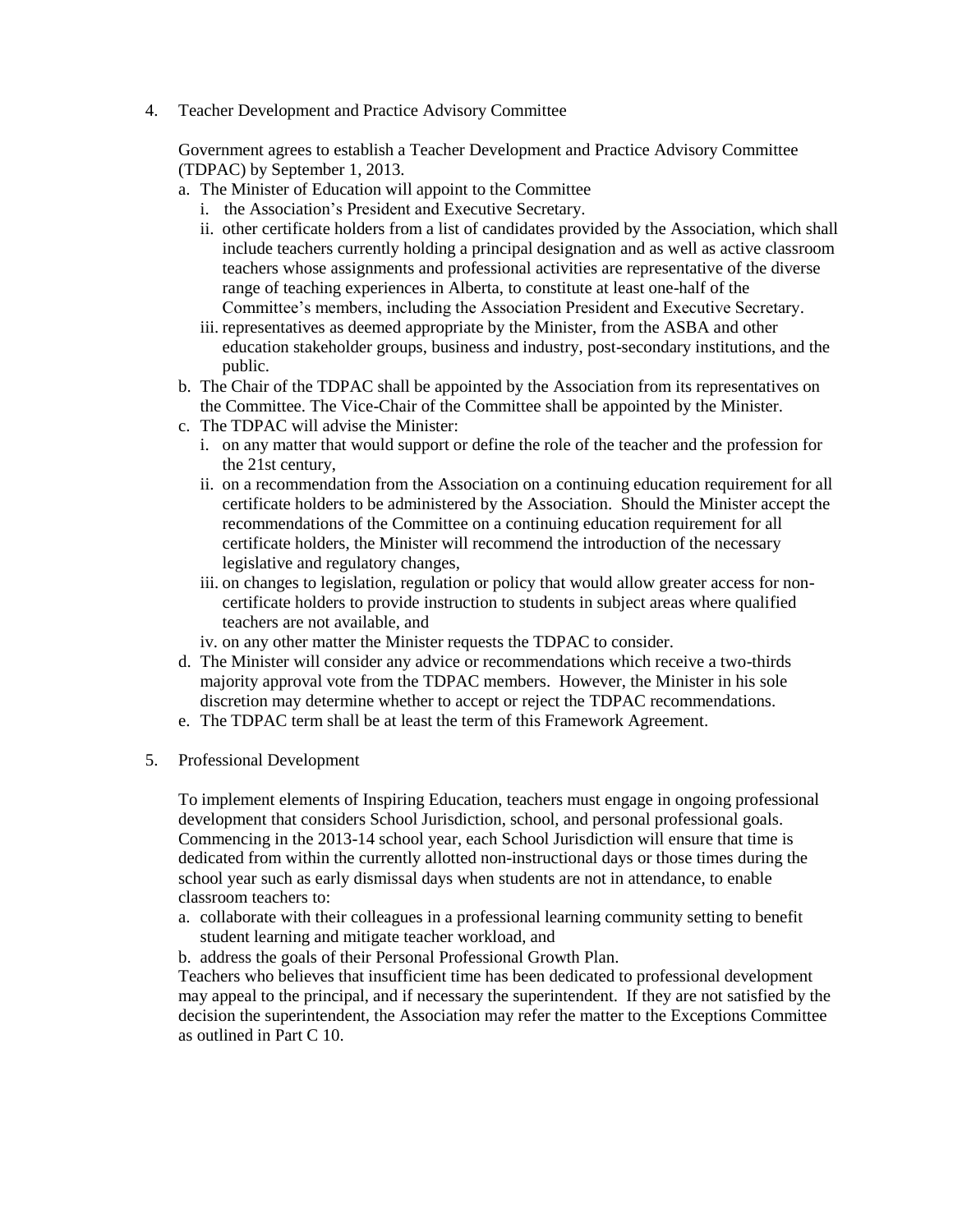#### 6. Liaison Committees

Recognizing the advantages derived from effective and ongoing communication between the School Jurisdiction and teachers, each School Jurisdiction and their respective Association Bargaining Unit agree to establish a liaison committee if one does not already exist. The liaison committee will facilitate discussions on matters relating to teaching and the learning conditions. The liaison committee does not have a mandate to engage in collective bargaining.

#### 7. Lieu Days for Principals

Effective September 1, 2013, School Jurisdictions will ensure that school-based principals will be granted two (2) paid leave day(s) per school year, at a time mutually agreeable to the principal and the superintendent or designate. Failing agreement about whether the dates are mutually agreeable to the principal and superintendent, the School Jurisdiction shall pay out the unused paid leave days at 1/200th of the principal's annual salary and allowance by the end of June each year. If current policy or collective agreement provisions are equivalent or superior, this provision will not increase the number of days available. However, all principals will have access to a minimum of 2 days with payment for days not utilized.

8. Pilot Projects

School Jurisdictions and the Association Bargaining Unit may agree to enter into Pilot Projects where there is interest to implement key elements of Inspiring Education.

- a. The pilot must set out a plan, have a clear focus on teaching quality and improvement of student outcomes and support a reasonable workload. The plan will also include a process for evaluation.
- b. Where a School Jurisdiction and their respective Association Bargaining Unit agree, a pilot project can amend, on a term specific basis, related provisions in the collective agreement, but not for a period longer than the term of this Framework Agreement.
- 9. Maintenance of certain Collective Agreement Provisions

Certain "hours of work/minutes of instruction" will remain in certain Collective Agreements, modified as follows:

- a. For the School Jurisdictions and the Association Bargaining Units that currently have "hours of work/minutes of instruction" collective agreement provisions, without sunsetting conditions no alteration will be made to those existing provisions. These provisions will remain in those collective agreements, being: ATA/Edmonton CSSD No 7, ATA/Elk Island CSRD No 41, ATA/Greater St Albert RCSSD No 734 (formerly Greater St. Albert CRD No29), ATA/St Albert PSD No 5565 (formerly St Albert PSSD No 6), ATA/CSFR du Centre-Nord No 2, ATA/Conseil Scolaire du Sud de l'Alberta No 4, ATA/Northland SD No 61, and ATA/Parkland School District No 70.
- b. For those School Jurisdictions and the Association Bargaining Units that had sun setting "hours of work/minutes of instruction" collective agreement provisions in effect in 2011-12 being ATA/Calgary RCSSD No 1, ATA/Calgary SD No 19, ATA/Red CRD No. 39, ATA/Rocky View SD No 41 and the ATA/Edmonton SD No 7 collective agreements, regardless of expiry dates, those provisions will remain in effect. These provisions will only revert to the sun setting provisions in 2016 (2017 in ATA/Calgary RCSSD No 1).
- c. For those School Jurisdictions referred to in Part C 9a and 9b for the period of September 1, 2014 through until August 31, 2016, those School Jurisdictions and their respective Association Bargaining Units will review the findings of the workload study and where applicable and appropriate will develop local strategies to address workload issues. A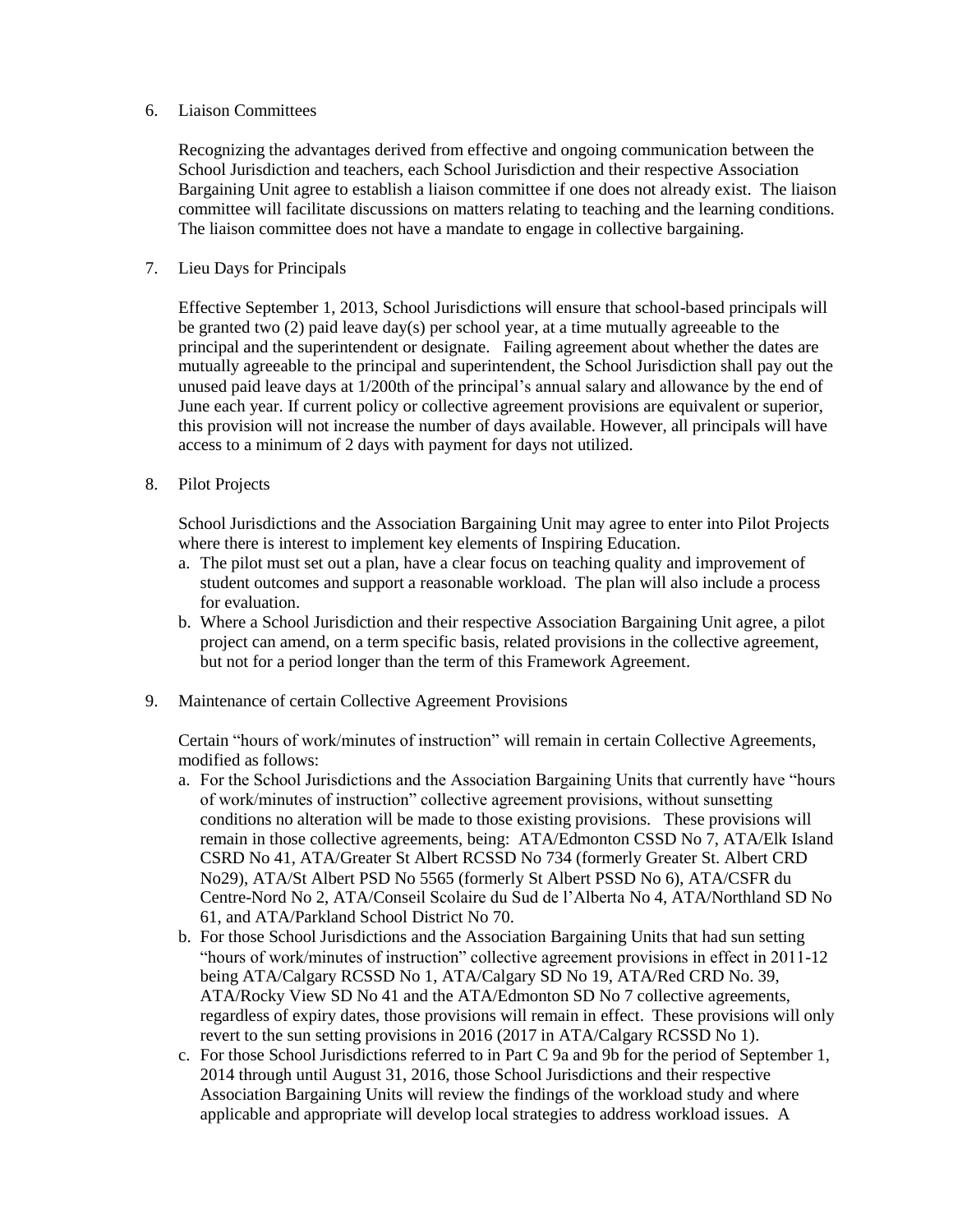School Jurisdiction and the Association Bargaining Unit may agree to suspend the current "hours of work/minutes of instruction" provisions for a particular Association Bargaining Unit in order to support these alternate strategies until August 31, 2016.

10 Ministerial Order about Teacher Instruction Time

The Minister will enact a Ministerial Order on teacher workload to be in effect during the term of this Framework Agreement consistent with the following.

- a. The Parties recognize that the role of teachers is essential to support the transition to 21st century learning. Guided by the outcomes of the internal reviews and the third party study on teachers' workload, School Jurisdictions and Government will make their best efforts to reduce Alberta Education and School Jurisdiction initiated tasks teachers currently perform over the term of this Agreement.
- b.. The Parties recognize that teachers require time to support this transition. To that end, in those schools where there are no instructional time limitations established in a Collective Agreement and where full time teachers currently instruct students for more than 907 hours per year, School Jurisdictions will endeavour to reduce teacher instructional time to 907 hours commencing the 2014-15 school year.
- c. A School Jurisdiction that believes that one or more of its schools cannot achieve the 907 hours of teacher instruction time per year and submits a letter to the Exceptions Committee outlining a process that provides for at least a 4% reduction from the instructional time in effect during the 12/13 school year in each of 14/15 and 15/16 school years shall be granted an immediate exception for those schools. These letters must be received by the Exceptions Committee by no later than January 31, 2014 (for the 2014-15 school year) and by no later than January 31, 2015 (for the 2015-16 school year).
- d. Where a School Jurisdiction believes that one or more of its schools cannot achieve the 907 hours of teacher instruction time per year and cannot meet the process outlined in Part C, 10c above, they may apply to the Exceptions Committee by no later than January 31, 2014 (for the 2014-15 school year) and by no later than January 31, 2015 (for the 2015-16 school year).
- e. The Exceptions Committee shall consist of one representative named by the Association, one representative named by the ASBA, and a chair named by the Minister from a list of names acceptable to the Association and the ASBA. However, if the Association and ASBA cannot agree on a list of potential candidates for Chair, Government will appoint the Chair so as to ensure that the Exception Committee is able to carry out its duties.
- f. Where a majority of the members of the Exception Committee agree on an outcome, that outcome shall be the decision of the Exceptions Committee and shall be binding.
- g. The party appointing each of these members will incur the cost of their representation.
- h. The Exceptions Committee shall review applications and grant or refuse exceptions in whole or in part on a school by school basis in accordance with the following:
	- i. the circumstances or characteristics of the school, including but not limited to its size, location, relative isolation, transportation links, program offerings, qualification for "small school by necessity" grants, and
	- ii. other factors whereby the reduction teacher instructional time to 907 hours would necessarily impose additional unavoidable costs at a level that would compromise the viability of a school or force the elimination of educational programs or options offered in the school,
	- iii. what efforts have been made to reduce the instructional time required of teachers.
- i. The Exceptions Committee will determine its operational processes.
- j. In addition to mandate in Section 10h, the Exceptions Committee will also consider and make recommendations other items identified in this Framework Agreement.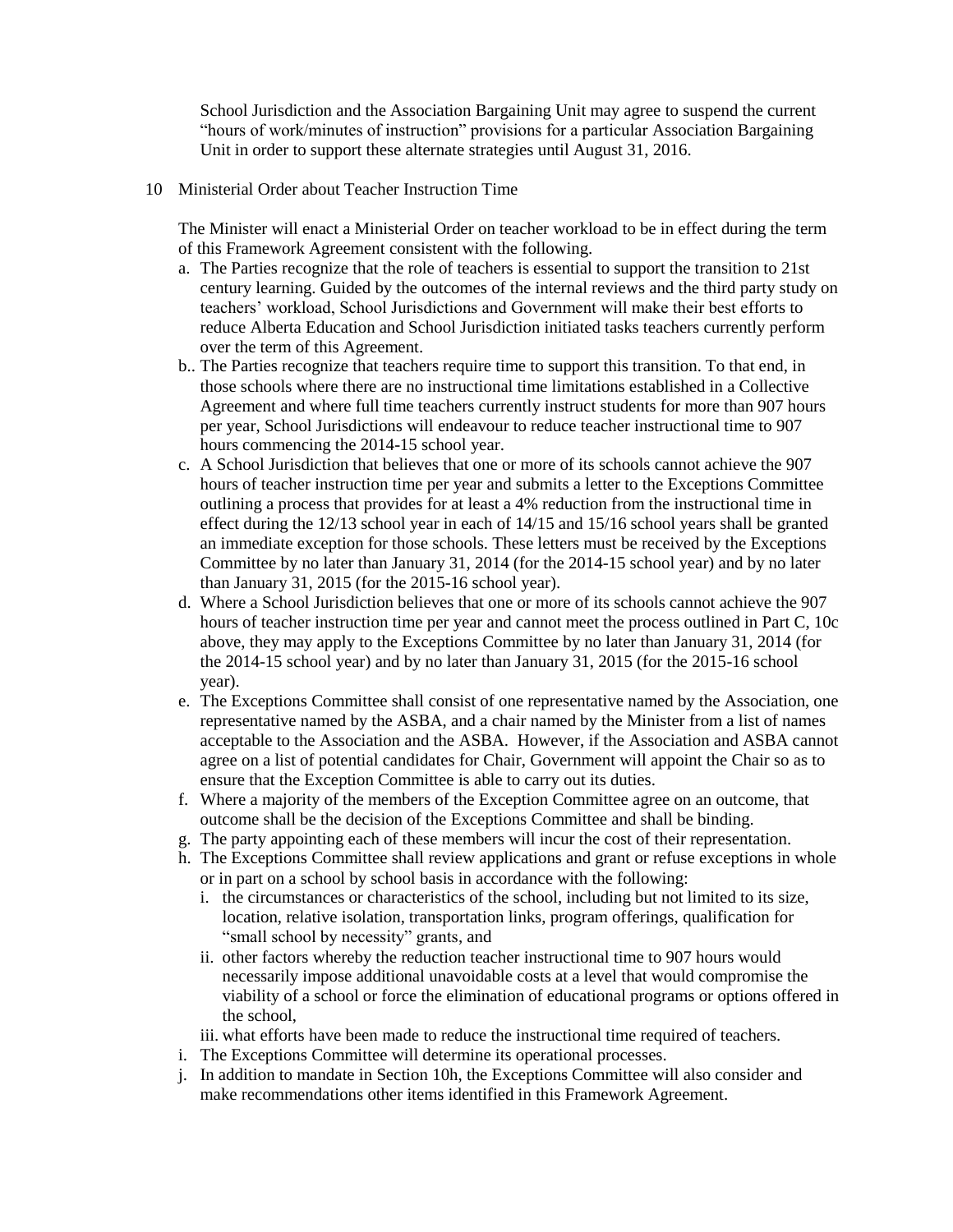#### **Part D: Local Bargaining**

1. Bargained Enhancements

In addition to the compensation increases in Parts B  $1, 2, 3$  and C  $7, 0.5\%$  of the 2012-13 base instruction grant for each School Jurisdiction is available for other "cost" enhancements and may be bargained for in local bargaining. This amount will be funded by each respective School Jurisdiction.

- a. Bargained enhancements for the four-year term of the Collective Agreements shall be limited to "cost" enhancements for the period commencing September 1, 2014.
- b. The total cost of all bargained "cost" enhancements shall not exceed a total amount of .50% of the 2012-13 base instruction grant as identified by Alberta Education for each School Jurisdiction, calculated over the term of this agreement.
- c. The total cost of all "cost" bargained enhancements does not include increment costs (i.e. grid movement).
- d. "Cost" enhancements means the forecasted cash disbursements based on projected utilization.
- e. Where the parties cannot agree on the value of a "cost" enhancement, Alberta Education Strategic Services will make the determination.
- 2. Items Not to be Bargained

Subject to Part D 3, no local bargaining will occur by School Jurisdictions and Association Bargaining Units on any items related to teacher compensation items identified in Part B, or about any teacher workload items identified in Part C, except Sections 5, 6 and 7. Further, the items identified in Parts B and C cannot be referred to Voluntary Interest Arbitration.

3. Bargained Items with Mutual Agreement

Notwithstanding Part D 2, if a School Jurisdiction and the respective Association Bargaining Unit mutually agree, they may bargain the following in addition to the 0.5% referred to in Part  $D_1$ :

- a. Additional compensation for items other than salaries as set out in the salary grid, if the School Jurisdiction is satisfied that it can afford these additional costs. These additional items may include rates of pay for acting duties, administrative allowances and substitute daily rate of pay.
- b. The additional compensation matters that are the subject of bargaining under this provision may not be referred to or be subject to Voluntary Interest Arbitration.
- c. "Non-cost" items may be locally bargained. Each party may refer up to a maximum of 3 "non-cost" items to Voluntary Interest Arbitration.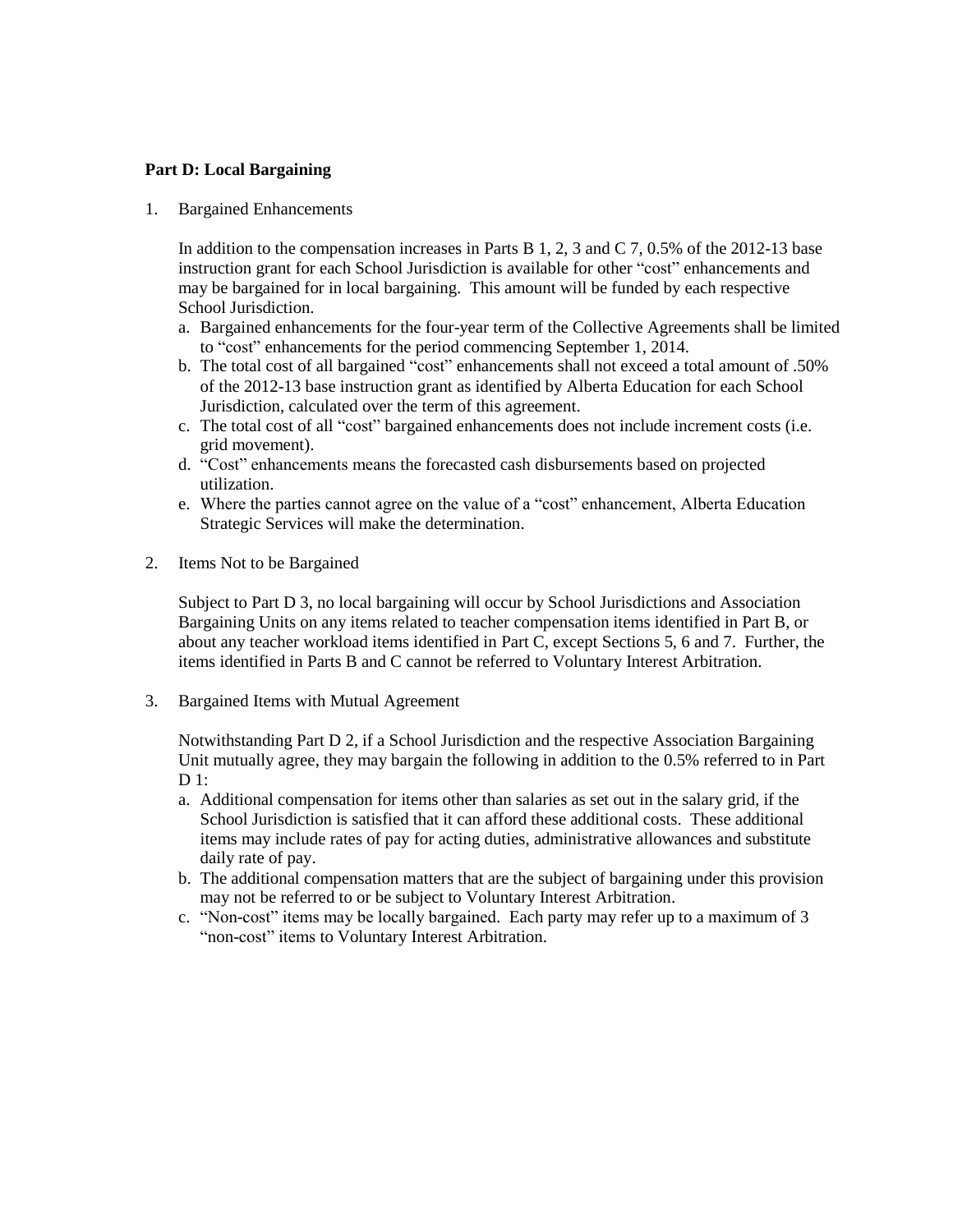### **Part E: Dispute Resolution**

- 1. In the event that, by December 31, 2013, a School Jurisdiction and the Association are unable to conclude a Collective Agreement for the respective Association Bargaining Unit in local bargaining of the items referred to in Part D, then the remaining cost issues and up to a maximum of 3 "non-cost" issues in dispute, subject to the limitations set out in this Framework Agreement, shall be referred to individual Voluntary Interest Arbitration pursuant to Division 15 of the Alberta Labour Relations Code.
- 2. An Arbitration Board established pursuant to Part E 1 shall not make any award that, combined with the cost of any previously-agreed upon enhancements other than under Part D 3a, has a cost that exceeds 0.5% of the 2012-13 base instruction grant as identified by Alberta Education for the affected School Jurisdiction, calculated over the term of this agreement. Further, an Arbitration Board may not award any provisions that exceed the limitations established in this Agreement.
- 3. An Arbitration Board cannot make any award that is inconsistent with this Framework Agreement.
- 4. The Awards of the Voluntary Interest Arbitration Boards are binding on the School Jurisdictions and the Association and shall be included in the Collective Agreements providing that the terms comply with the provisions of the Agreement.
- 5. For adjudication of issues under this Section, the parties agree to utilize a Case Management Arbitrator. The role of the Case Management Arbitrator shall be to provide oversight of the voluntary interest arbitration process, attempt to informally resolve issues, through resolution conferences and mediation and to issue case management directions with respect to matters proceeding to arbitration before an Arbitration Board. If the Association and a School Jurisdiction agree, the Case Management Arbitrator may also rule on matters in dispute and issue a voluntary interest arbitration award rather than having the matter heard by an Arbitration Board.
- 6. The Case Management Arbitrator will be selected from a roster mutually agreed upon by the parties. If the Association and ASBA cannot agree to the, Case Management Arbitrator the Minister will appoint the Case Management Arbitrator from the list of individuals who may be appointed as a Board of Reference.
- 7. Voluntary interest arbitration awards must be issued by no later than April 30, 2014.

#### **Part F: Ratification of this Framework Agreement**

- 1. The ASBA Board of Directors shall advise the Parties if the ASBA will recommend this Framework Agreement by March 17, 2013.
- 2. The Association shall advise the Parties if Provincial Executive Council will recommend this Framework Agreement by March 17, 2013
- 3. This Framework Agreement is conditional on the ratification of this Framework Agreement by May 13, 2013 by all School Jurisdictions listed in Appendix A and their respective Association Bargaining Units.
- 4. ASBA agrees to use its best efforts to convince School Jurisdictions to accept this Framework Agreement.
- 5. The Association agrees to use its best efforts to convince its Association Bargaining Units to accept this Framework Agreement.
- 6. If this Framework Agreement is ratified by the 62 Association Bargaining Units and the respective School Jurisdictions there will be no strikes by the Association Bargaining Units and no lockouts by the School Jurisdictions prior to the conclusion of all collective agreements. If this condition is not met then this Framework Agreement is terminated and the Parties have no further obligations under this Framework Agreement.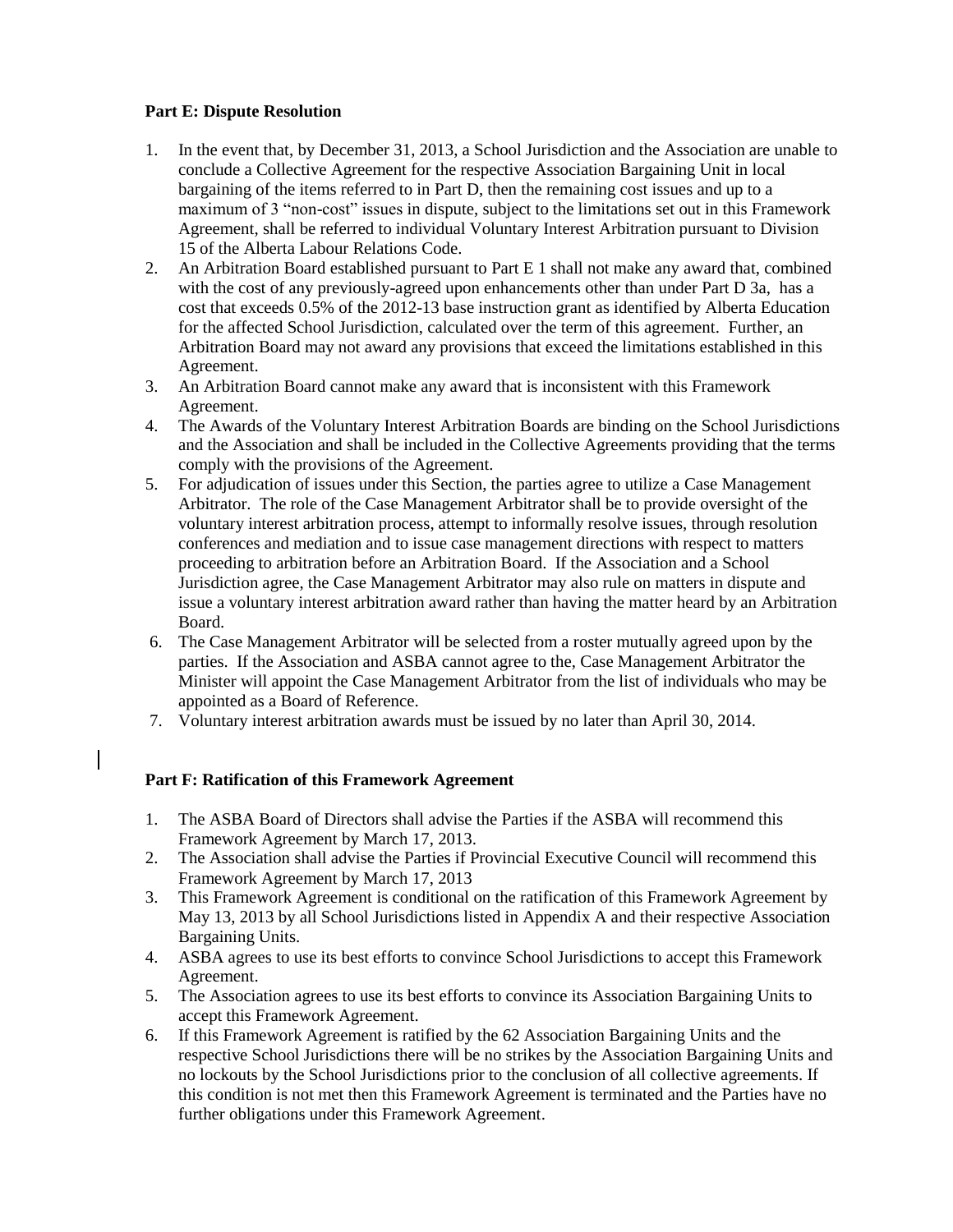## **Part G: Arbitration**

- 1. Except for Part G 2 any dispute with respect to the interpretation, application or operation of this Framework Agreement, shall be referred to arbitration in accordance with the Arbitration Act, R.S.A. 2000, c. A-43.
- 2. None of the provisions in Part C, Teacher Workload, will be referred to or be the subject of arbitration in Part G 1, except for the completion of time deadlines in Part C 1 or 2.

### **Part H: Other Obligations**

1. By May 13, 2013, the Parties shall approve a draft of the Ministerial Order referred to in Part C 10. Should the Minister fail to implement the Ministerial Order as approved by the Parties or should the Ministerial Order be withdrawn or changed before the expiry date of this Framework Agreement, this Framework Agreement is terminated and the Parties have no further rights or obligations under this Framework Agreement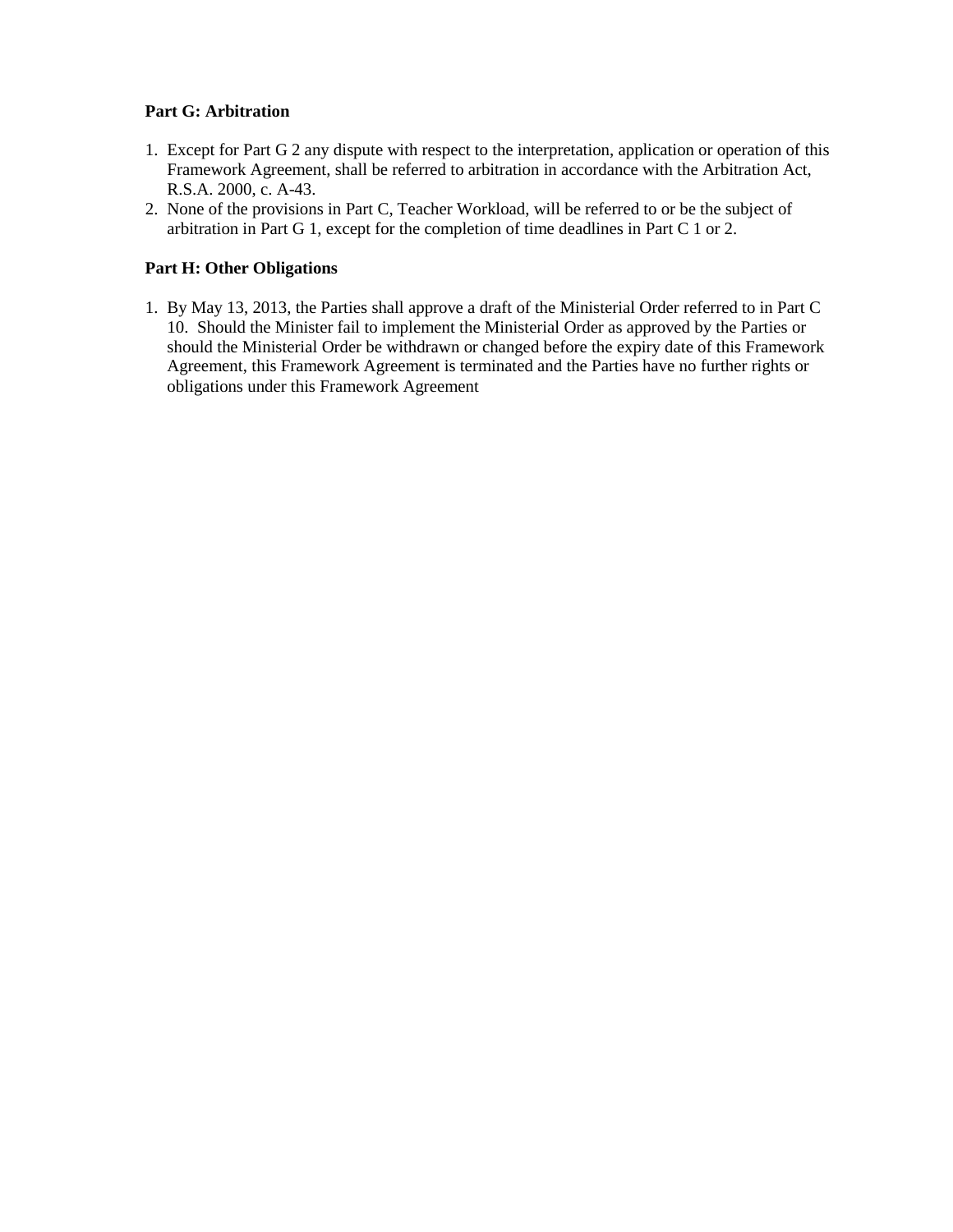#### **Appendix A**

#### **SCHOOL JURISDICTIONS**

Aspen View Public School Division No. 78 Battle River Regional Division No. 31 Black Gold Regional Division No. 18 Buffalo Trail Public Schools Regional Division No. 28 Calgary Roman Catholic Separate School District No. 1 Calgary School District No. 19 Canadian Rockies Regional Division No. 12 Chinook's Edge School Division No. 73 Christ the Redeemer Catholic Separate Regional Division No. 3 Clearview School Division No. 71 East Central Alberta Catholic Separate Schools Regional Division No. 16 The Regional authority of East Central Francophone Education Region No. 3 Edmonton Catholic Separate School District No. 7 Edmonton School District No. 7 Elk Island Catholic Separate Regional Division No. 41 Elk Island Public Schools Regional Division No. 14 Evergreen Catholic Separate Regional Division No. 2 Foothills School Division No. 38 Fort McMurray Public School District No. 2833 Fort McMurray Roman Catholic Separate School District No. 32 Fort Vermilion School Division No. 52 Golden Hills School Division No. 75 Grande Prairie School District No. 2357 Grande Prairie Roman Catholic Separate School District No. 28 Grande Yellowhead Public School Division No. 77 Grasslands Regional Division No. 6 The Regional authority of Greater North Central Francophone Education Region No. 2 The Regional authority of Greater Southern Public Francophone Education Region No. 4 The Regional authority of Greater Southern Separate Catholic Francophone Education Region No. 4 Greater St. Albert Roman Catholic Separate School District No. 734 High Prairie School Division No. 48 Holy Family Catholic Regional Division No. 37 Holy Spirit Roman Catholic Separate Regional Division No. 4 Horizon School Division No. 67 Lakeland Roman Catholic Separate School District No. 150 Lethbridge School District No. 51 Living Waters Catholic Regional Division No. 42 Livingstone Range School Division No. 68 Medicine Hat Catholic Separate Regional Division No. 20 Medicine Hat School District No. 76 Northern Gateway Regional Division No. 10 Northern Lights School Division No. 69 Northland School Division No. 61 The Regional authority of Northwest Francophone Education Region No. 1 Palliser Regional Division No. 26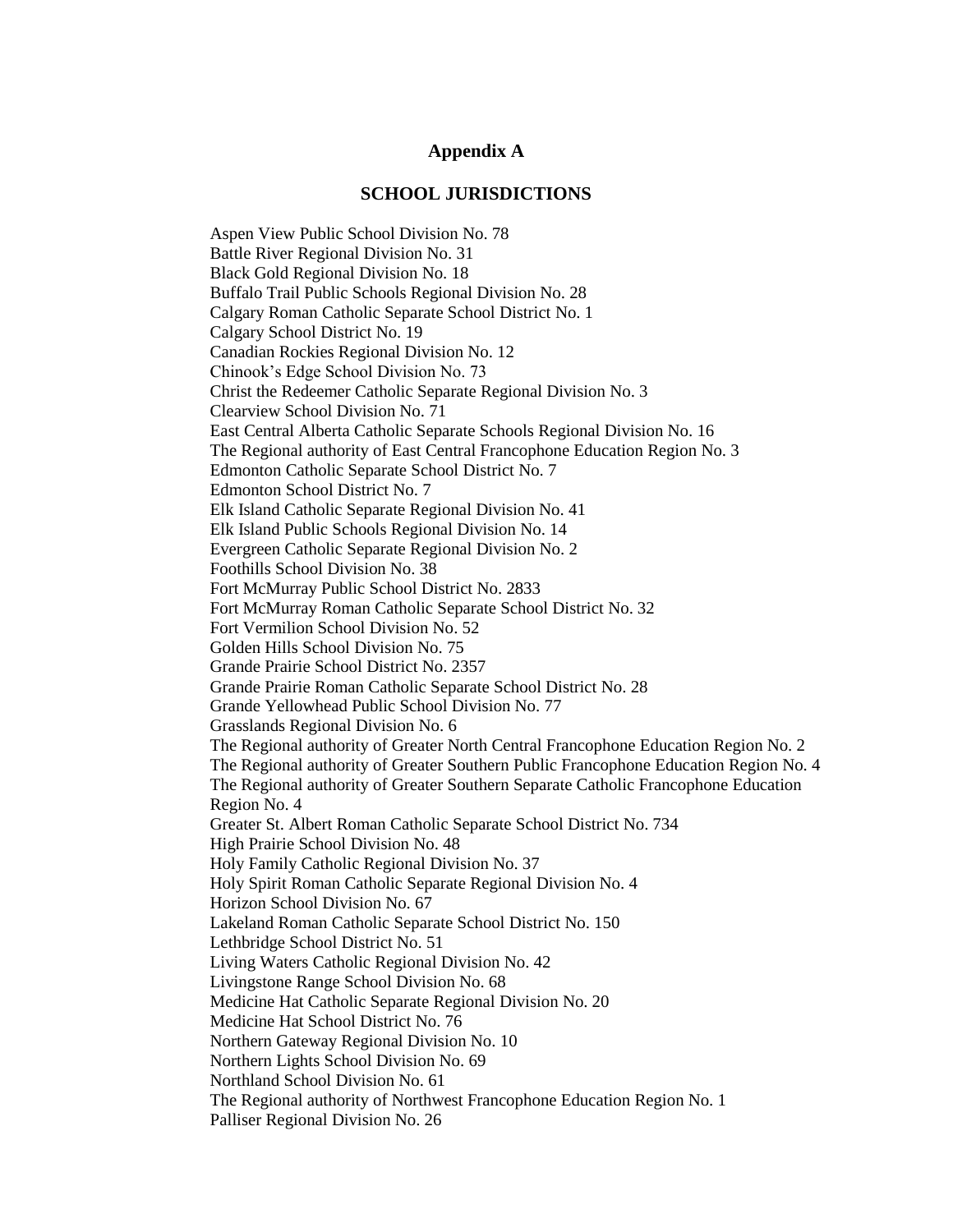Parkland School Division No. 70 Peace River School Division No. 10 Peace Wapiti School Division No. 76 Pembina Hills Regional Division No. 7 Prairie Land Regional Division No. 25 Prairie Rose School Division No. 8 Red Deer Catholic Regional Division No. 39 Red Deer Public School District No. 104 Rocky View School Division No. 41 St. Albert Public School District No. 5565 St. Paul Education Regional Division No. 1 St. Thomas Aquinas Roman Catholic Separate Regional Division No. 38 Sturgeon School Division No. 24 Westwind School Division No. 74 Wetaskiwin Regional Division No. 11 Wild Rose School Division No. 66 Wolf Creek School Division No. 72